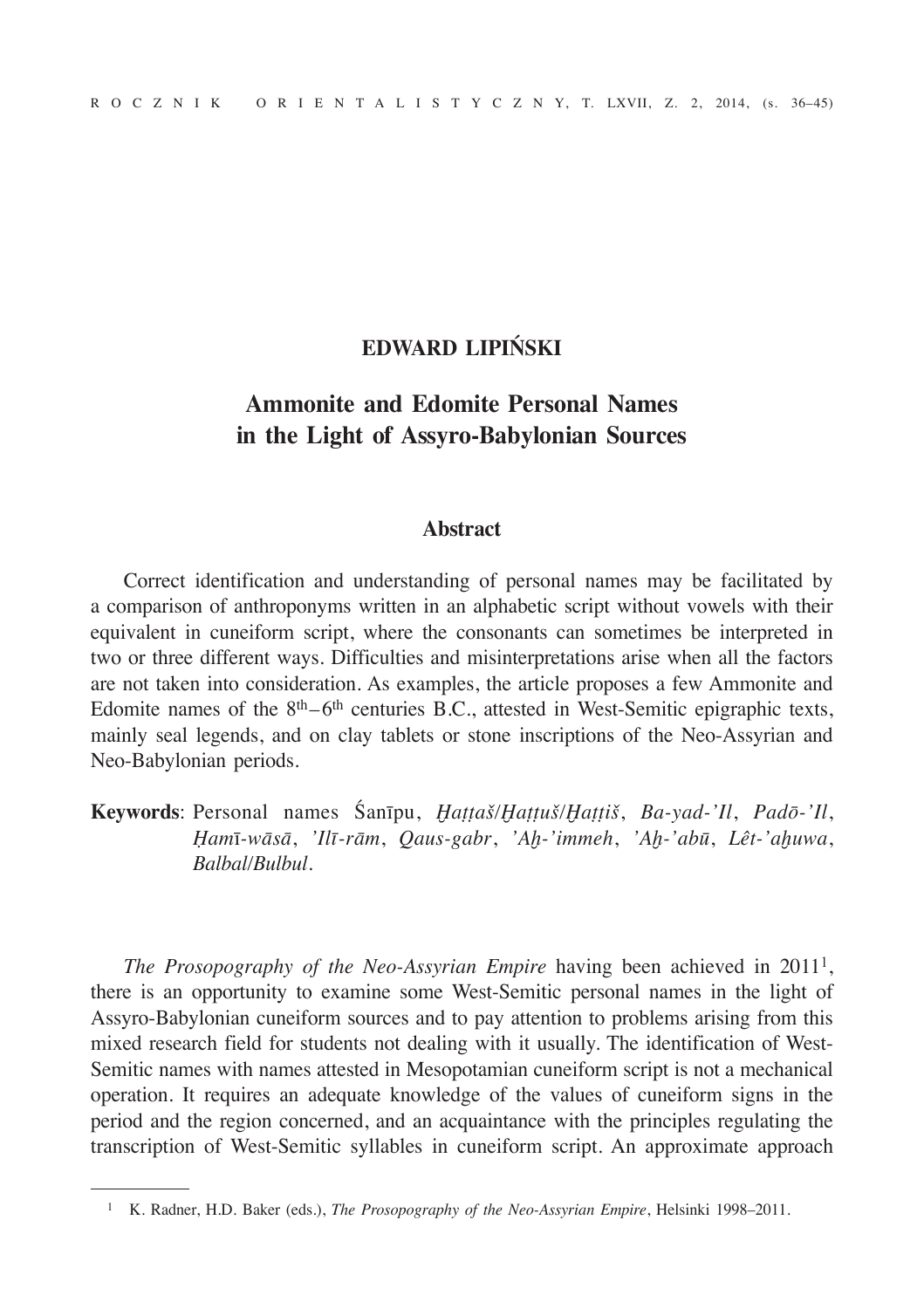to these problems related to Semitic phonology can lead to erroneous conclusions. The writer chose Ammonite and Edomite names rather than Aramaic, Hebrew or Phoenician ones, because they are not so often dealt with.

The well-known Ammonite statuette in the Amman Archaeological Museum (inv. J. 1656) bears a name read *šnb* by Fawzi Zayadine<sup>2</sup>, who correctly equated the personage in question with the Ammonite king, whose name appears as m*Sa-ni-bu* or m*Sa-ni-pu* in the Annals of Tiglath-Pileser III, to whom he paid tribute in 734 B.C.<sup>3</sup> The name was already read "Sanipu" in the English transcription of the *Ancient Near Eastern Texts relating to the Old Testament*4. Commenting this identification in his *Corpus of Ammonite Inscriptions* Walter E. Aufrecht wrote: "This posits a common [b] */* [p] vocalic interchange"5. These words demonstrate an unawareness of the peculiarities of cuneiform script and a lack of acquaintance with linguistic phraseology in general. In fact, an eventual [b] */* [p] interchange is not "vocalic", but consonantic or simply phonetic. Besides, the cuneiform sign used in the Annals of Tiglath-Pileser III to designate the Ammonite king can be read indifferently *bu* or *pu*, thus *Sa-ni-bu* or *Sa-ni-pu*. Moreover, the cuneiform name is erroneously transcribed *Šanipu*, without the expected distinction between the cuneiform signs *ša* and *sa*. A problem apparently arises here in view of the use of two distinct sibilants in the sources: *sin* in Neo-Assyrian, *šin* in Ammonite. In reality, however, this problem is easily solved when one knows that phonetic changes in the pronunciation of the Neo-Assyrian dialect led the Neo-Assyrian scribes to use cuneiform signs with "s" to transcribe West-Semitic words and names pronounced with  $\lbrack \S \rbrack^6$ .

Zayadine's reading *šnb* has been corrected in *šnp* by É. Puech in the inscription of the Amman statuette7, while Ulrich Hübner rightly noticed that a letter was still following *šnp* and he proposed reading *šnp*'8. Instead, the present writer saw there an unmistakable *y*, that he regards as the Ammonite genitive ending. In fact, as shown by *br*, "son of",

<sup>5</sup> W.E. Aufrecht, *A Corpus of Ammonite Inscriptions*, Lewiston-Queenston-Lampeter 1989, p. 109.

<sup>6</sup> See, for instance, E. Lipiński, *La correspondance des sibilantes dans les textes araméens et les textes cunéiformes néo-assyriens*, in: P. Fronzaroli (ed.), *Atti del Secondo congresso internazionale di linguistica camitosemitica* (Quaderni di semitistica 5), Firenze 1978. pp. 201–210. The same practice is reflected in relation to Hebrew, Phoenician, Ammonite, Moabite, and Edomite. 7 É. Puech, *L'inscription de la statue d'Amman et la paléographie ammonite*, "Revue Biblique" 92 (1985),

pp. 5–24 (see p. 8). Although this reading was not accepted by F. Zayadine in: *La Voie Royale* (n. 2), p. 106, it appears as epigraphically correct.

<sup>8</sup> U. Hübner, *Die Ammoniter. Untersuchungen zur Geschichte, Kultur und Religion eines Transjordanischen Volkes im 1. Jahrtausend v. Chr*., Wiesbaden 1992, pp. 129, 188–189.

<sup>2</sup> F. Zayadine, *Note sur l'inscription de la statue d'Amman J. 1656*, "Syria" 5l (1974), pp. 129–136 and pls. III–IV. An excellent colour photograph of the statuette was published in *La Voie Royale. 9000 ans d'art au Royaume de Jordanie*, Paris 1986, No. 129.

<sup>3</sup> H. Tadmor, *The Inscriptions of Tiglath-pileser III, King of Assyria. Critical Edition with Introduction, Translation and Commentary*, Jerusalem 1994, p. 170, Summ. 7, rev., line 10'; H.D. Baker, R. Zadok, *Sanīpu*, in: *The Propospography* (n. 1), p. 1090b.

<sup>4</sup> A.L. Oppenheim, in: J.B. Pritchard (ed.), *Ancient Near Eastern Texts relating to the Old Testament*, 3rd ed., Princeton 1969, p. 282a: "Sanipu of Bit-Ammon".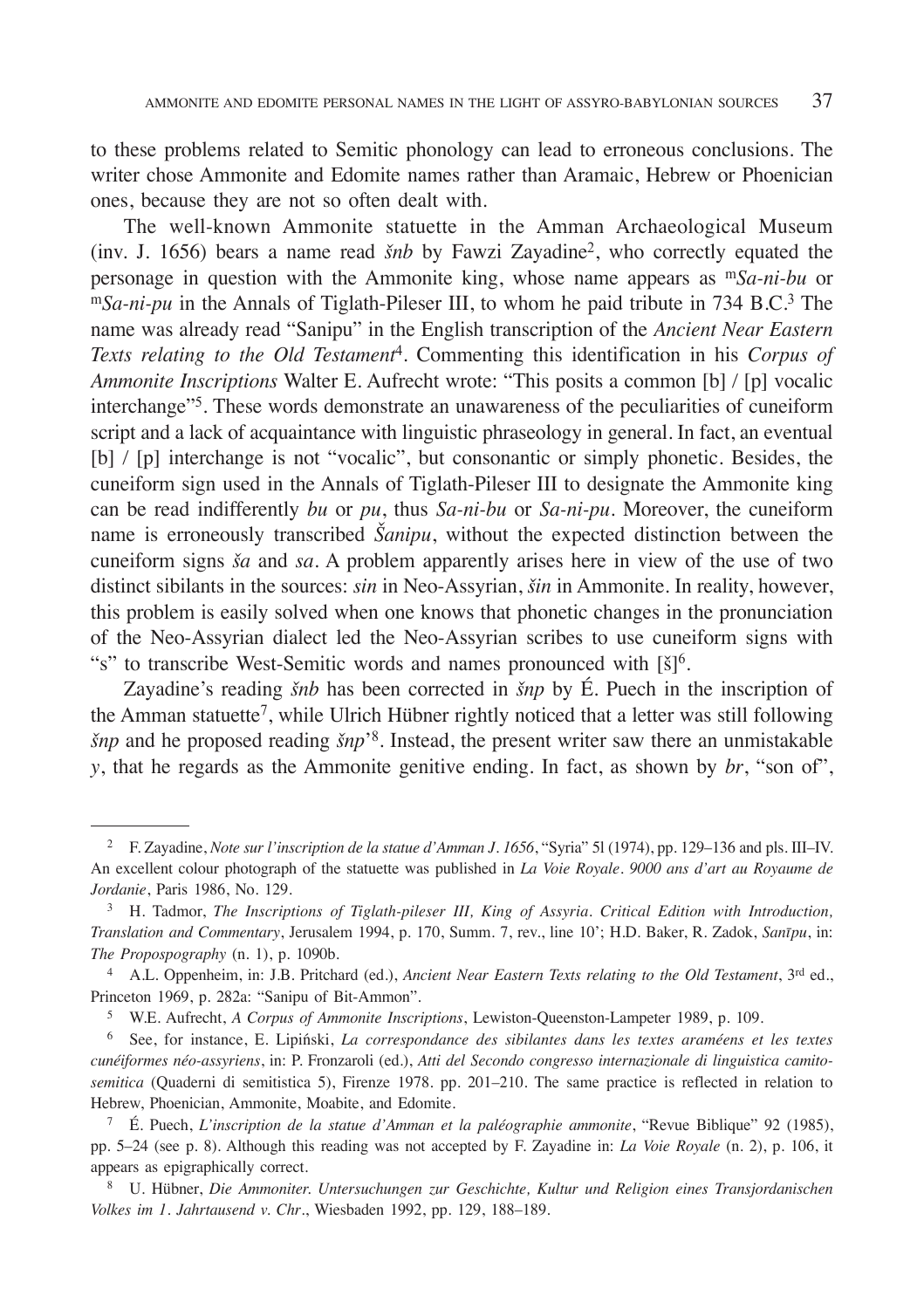the inscription is written in Aramaic, which usually indicates the final vowels<sup>9</sup>. Also the writing is of the Aramaic type. In the Annals of Tiglath-Pileser III one should thus read *Sa-ni-pu*. In consequence, the consonantal equation *šnp* = *Sa-ni-pu* is perfect. Besides, the reading *šnp*(*y*) is confirmed by North-Arabian names. In fact, a name *Śanīpu* or, if one prefers, *Šanīfu*, is well attested in Nabataean and Ṣafaitic onomastics, with two attestations of *šnypw* in Nabataean<sup>10</sup> and at least twenty-one published attestations of  $s^2nf$ in Safaitic<sup>11</sup>. The same name might also occur in earlier cuneiform texts as *Sa-ni-bu/pu-um* or *Za-ni-bu/pu-um*12, but the alternative spelling with SA/ZA requires an explanation, which is not obvious. It is also unclear whether *Sanabbu* or *Sanappu* in a Neo-Assyrian text from Ashur is etymologically related to *Śanīpu*.

The meaning of *Śanīpu* is unknown according to *The Prosopography of the Neo-Assyrian Empire*13. In fact, no root *śnp* suitable for a personal name seems to be attested in Northwest Semitic and in Arabic. However, such a verb appears in Ethio-Semitic. In South-Ethiopic *sänäf* generally means "lazy", but *sänäfä* is used in Tigrinya in the sense "to be inactive" and *sänfa* means in Tigre "to be weak". A connotation "peaceful" or "frail" is thus quite possible in another language. The name appears as a good Semitic *qatīl*-type form, used in adjectives, and the root seems to appear also in Sabaic<sup>14</sup> and in Ugaritic<sup>15</sup>, but its meaning is not clear.

A name *ht*š appears on two Ammonite seals from the  $7<sup>th</sup>$  century B.C.<sup>16</sup> The same name is attested most likely in contemporaneous Neo-Assyrian texts as *Ḫa-an-ṭa-si*17 or *Ḫa-an-ṭu-šú*18, and in Neo-Babylonian texts as *Ḫa-an-ṭa-šú* or *Ḫa-an-ṭu-*(*ú/uš-*)*šú*19. The

<sup>13</sup> H.D. Baker, N. Zadok, *Sanīpu*, in: *The Prosopography* (n. 1), p. 1090.

<sup>14</sup> A.F.L. Beeston, M.A. Ghul, W.W. Müller, J. Ryckmans, *Dictionnaire sabéen / Sabaic Dictionary*, Louvainla-Neuve-Beyrouth 1982, p. 133: *s2nf*.

<sup>15</sup> *KTU* 1.39, 10; 1.50, 6.

<sup>17</sup> K.L. Tallqvist, *Assyrian Personal Names*, Helsingfors 1914 (reprint, Hildesheim 1966), p. 86a; P. Gentili, *Hantasu or Handasu*, in: *The Prosopography* (n. 1), p. 456b.<br><sup>18</sup> Th. Kwasman, S. Parpola, *Legal Transactions of the Royal Court of Nineveh*, *Part I: Tiglath-Pileser III* 

*through Esarhaddon* (State Archives of Assyria VI), Helsinki 1991, No. 52, r. 10; A.M. Bagg, *Ḫanṭušu*, in: *The Prosopography* (n. 1), pp. 456–457.

<sup>19</sup> K.L. Tallqvist, *Neubabylonisches Namenbuch*, Helsingfors 1905, p. 66b; R.P. Dougherty, *Records from Erech, Time of Nabonidus (555–538 B.C.)* (Yale Oriental Series 6), New Haven 1920, No. 182, 3; G. Contenau, *Contrats néo-babyloniens* II (Textes cunéiformes du Louvre 13), Paris 1929, No. 193, 33.50. The man mentioned in this last text was son of *Ka-mu-šu-i-lu*/DINGIR.MEŠ, a patronymic that confirms the use of this proper name in Iron Age Transjordan. For these last texts, both dated in 505 B.C., see also K. Abraham, *Business and Politics under* 

<sup>9</sup> E. Lipiński, *On the Skirts of Canaan in the Iron Age. Historical and Topographical Researches* (Orientalia Lovaniensia. Analecta 135), Leuven 2006, pp. 306–308.

<sup>10</sup> A. Negev, *Personal Names in the Nabatean Realm* (Qedem 32), Jerusalem 1991, p. 65, No. 1166.

<sup>11</sup> G. Lankester Harding, *An Index and Concordance of Pre-Islamic Arabian Names and Inscriptions*, Toronto 1971, p. 359; F.V. Winnett, G. Lankester Harding, *Inscriptions from Fifty Safaitic Cairns*, Toronto 1978, p. 587.

<sup>12</sup> I.J. Gelb, *Computer-Aided Analysis of Amorite* (Assyriological Studies 21), Chicago 1980, p. 128.

<sup>16</sup> W.E. Aufrecht, *A Corpus of Ammonite Inscriptions* (n. 5), Nos. 69 and 74; N. Avigad, B. Sass, *Corpus of West-Semitic Stamp Seals*, Jerusalem 1997, Nos. 883 and 929; see also No. 493 (Hebrew). An excellent photograph of the second seal is published in *La Voie Royale* (n. 2), No. 175.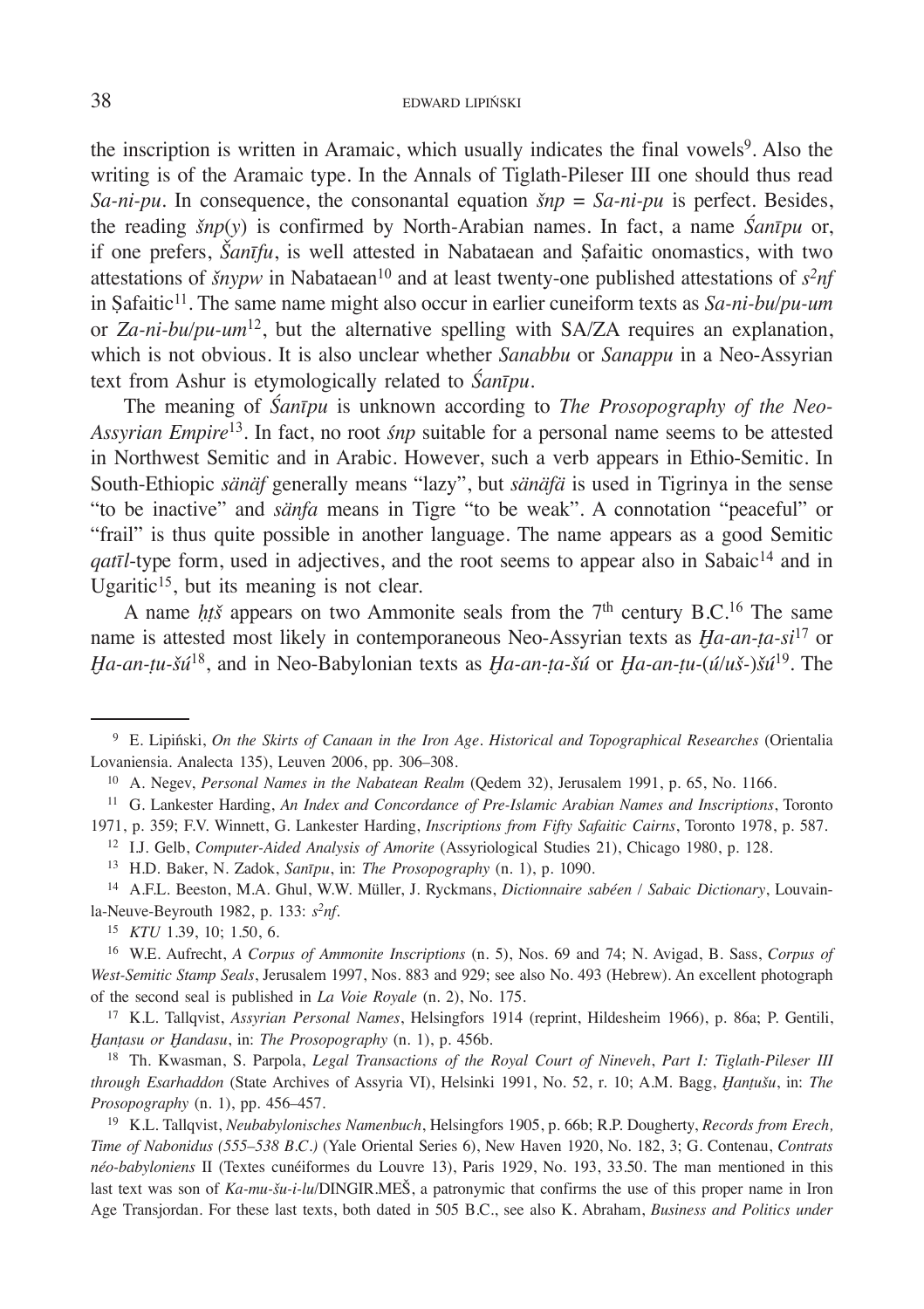difference in the sibilant is due again to the fact that there was a shift in the pronunciation of Neo-Assyrian, while the *n* indicates the dissimilation of a geminated *ṭ*.

The vocalization reveals the existence of two variant forms of the name, viz. *Ḫaṭṭāš* and  $H\alpha t\bar{\mu}\bar{s}$ , unless the cuneiform signs in "u" express an  $\bar{\sigma}$  resulting from the well-known vocalic change  $\bar{a} > \bar{o}$ . However, the biblical form *Hattūš* of the same name favours a *qattūl*-pattern. The name is frequently attested in Ṣafaitic as *ḫṭs<sup>1</sup>*<sup>20</sup> and once as *ḥṭs<sup>1</sup>*<sup>21</sup>. The latter form obviously represents the same name, but it is written in this particular case with an Aramaized spelling that does not distinguish *ḫ* and *ḥ*. The name occurs once in Nabataean under the form  $hty\ddot{s}w^{22}$  with the final -w, typical of Nabataean proper names. This later spelling implies a pronunciation *Ḫaṭṭīš* or rather *Ḫaṭṭēš*, as suggested by the Greek transcription Χαττεσος23 which confirms the gemination of *ṭ*. In the Hebrew Bible, the name is vocalized *Ḥaṭṭūš* 24, and its Greek transliteration is Χαττους or Αττους. Both confirm the existence of a variant of the *qattūl*-type, to which we should relate the cuneiform spelling *Ḫa-an-ṭu-*(*ú/uš-*)*šú*. The root in question is certainty *ḫṭš*.

Despite its numerous attestations in West-Semitic onomastics, the meaning of the name *Ḫaṭṭāš* / *Ḫaṭṭūš* / *Ḫaṭṭī*/*ēš* is unknown according to *The Prosopography* (p. 456) and to other publications. However, like in the case of *śanīpu*, a reference should be made to Tigre *ḥaṭṭäša*, "to sneeze", and to Harari *ḥaṭṭiš bäya*, "to say *ḥaṭṭiš*", i.e. "to sneeze". This expression shows the onomatopoeic origin of the root and explains its vocalic variations. Although the Ge'ez root is '*atäsä*, like Arabic '*aṭasa*, "to sneeze", an old relation to Tigre *ḥaṭṭäša* is possible. In this case, the personal name would mean "Sneezer", like Arabic '*āṭis*, a frequent anthroponym in Safaitic ('*ts<sup>1</sup>*), attested also in *Tamūdic*<sup>25</sup> and in Nabataean ('*ṭšw*)26.

If the proposed explanation of the names *Śanīpu* and *Ḫaṭṭīš* (with variants) is correct, this hides unknown historical events that should have taken place around 1000 B.C.27, bringing some Tigre people from Eritrea to Transjordan. In that period, the eastern Tigrean plateau was partly included in the cultural Afro-Arabian complex<sup>28</sup>.

*the Persian Empire*, Bethesda 2004, Nos. 121 and 141. Cf. R. Zadok, *Phoenicians, Philistines, and Moabites in Mesopotamia*, *Bulletin of the American Schools of Oriental Research* 230 (1978), pp. 57–65 (see p. 62).

<sup>20</sup> G. Lankester Harding, *An Index and Concordance* (n. 11), p. 223.

<sup>21</sup> Ibid., p. 193.

<sup>22</sup> A. Negev, *Personal Names* (n. 10), p. 28, No. 427.

<sup>23</sup> H. Wuthnow, *Die semitischen Menschennamen in griechischen Inschriften und Papyri des Vorderen Orients*, Leipzig 1930, p. 140.

<sup>24</sup> Ezra 8:2; Nehemiah 3:10; 10:5; 12:2; I Chronicles 3:22.

<sup>25</sup> G. Lankester Harding, *An Index and Concordance* (n. 11), p. 424; F.V. Winnett, G. Lankester Harding, *Inscriptions* (n. 11), p. 595.

<sup>26</sup> A. Negev, *Personal Names* (n. 10), p. 50, No. 877.

<sup>&</sup>lt;sup>27</sup> In fact, the names are not attested in the Amorite-Canaanite anthroponomy of the second millennium B.C.

<sup>28</sup> R. Fattovich, *The Afro-Arabian Circuit: Contacts between the Horn of Africa and Southern Arabia in the 3rd–2nd Millennia B.C.*, in L. Krzyżaniak, K. Kroeper, M. Kobusiewicz (eds.), *Interregional Contacts in the Later Prehistory of Northeastern Africa*, Poznań 1996, pp. 395–402 (see p. 398).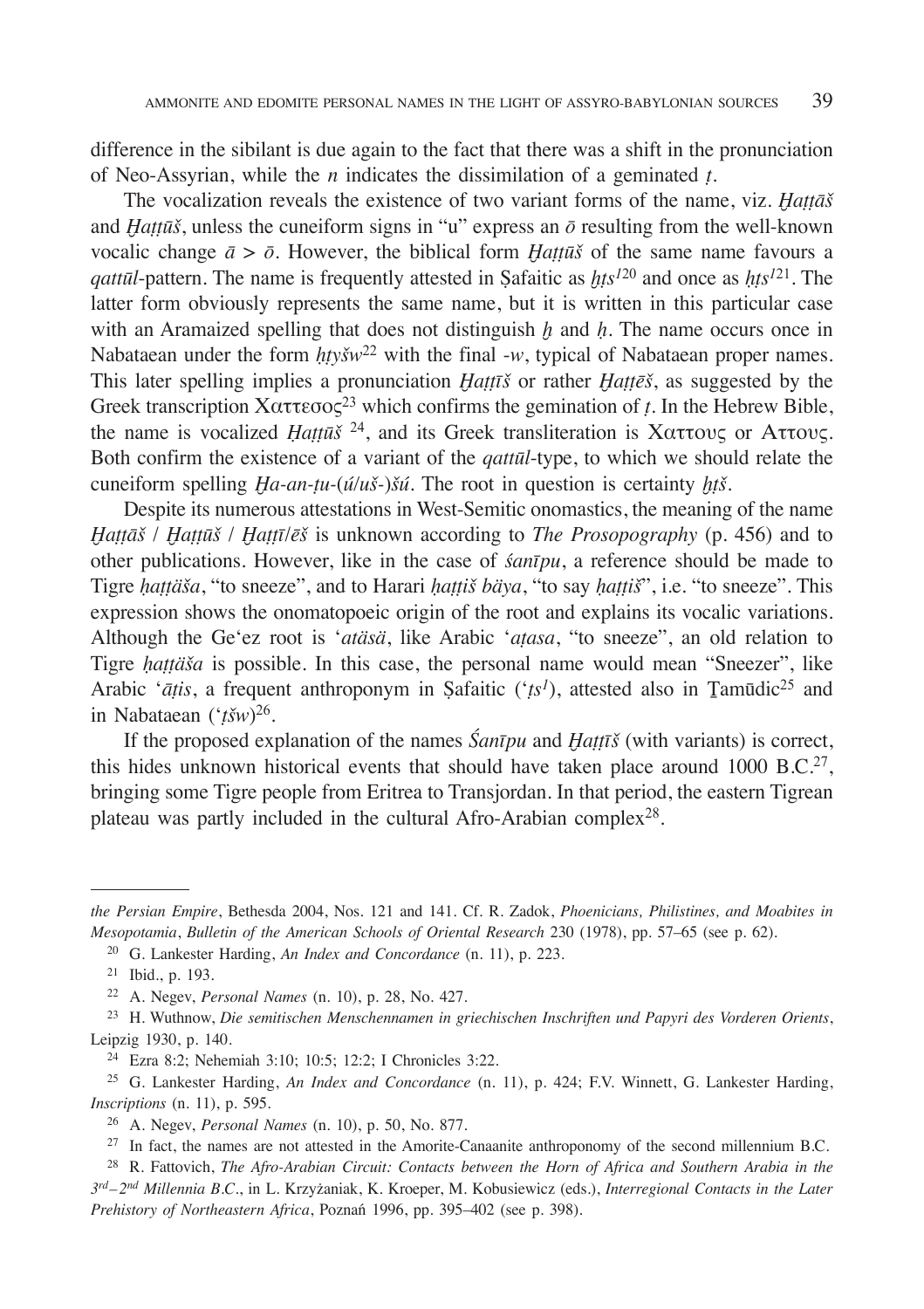The sense of the anthroponyms in question is explained by the name *Hattušu-al-di-i*<sup>29</sup>, where *aldî* stands for the suffixed Northwest-Semitic word *ḥld*, "lasting life", in Arabic *hld*. The name thus means "Sneezing for my lasting life" and shows that the proper name "Sneezer" expresses the venerable and widespread belief surviving in the custom of saying "God bless you!" or "Good health!", when a person sneezes. It is a "good luck!" wish, applied to the newborn child. The same wish is expressed by the names *Ḫaldû*, *Ḥldw*, *Ḥldy*, Αλδη, Χαλδη, *Ḥld'*, *Ḫld*, *Ḫālid* in Old Arabian and in Arabic: "Lasting life!".

On several Ammonite seals appears the name *byd'l* or *bd'l*30, ,,In the hand" or "By the hand of God". This West-Semitic name occurs frequently in Neo-Assyrian and in Neo-Babylonian texts where it is spelt *Ba-a-a-di*-DINGIR31 or *Ba-a-di*-DINGIR32, but also *Ba-di*-DINGIR33 and *Ba-a-du*-DINGIR34. The logogram DINGIR stands for the word "God" and can be transcribed *èl* or *ìl*. The variant *Ba-a-a-di-*DINGIR shows that the first part of the name is *Ba-yad*-, which exactly corresponds to *Byd'l*. It can be shortened to *Bād-*, which corresponds in turn to *Bd'l*.

Besides, the name of an Ammonite king is often transcribed *Bu-du*-DINGIR35. However, this royal figure has nothing to do with *Bd'l*, despite older opinions in the contrary. One should read his name *Pu-du*-DINGIR and identify the king in question with  $pd'l^{36}$ , "God has redeemed". The same Ammonite name is also transcribed *Pa-du-ú*-DINGIR in a Neo-Assyrian text mentioning two small golden rings presented to the Ammonite king on the occasion of his visit at the Assyrian court in Nineveh<sup>37</sup>. The other members of the Ammonite delegation received each a silver ring38. Both spellings *Pu-du*- and *Pa-du-ú*- indicate that the vowel *ā* in the second syllable of the verbal form changed into *ō* or *ū*, thus. *Padō-'Il* or *Padū-'Il*. The spelling *Pu-du*-DINGIR does not

<sup>34</sup> R.P. Dougherty, *Records from Erech* (n. 19), No. 30, 2. Instead, there is no variant *Ba-ia-a-di*-DINGIR, as reported by R. Zadok, *On West Semites in Babylonia during the Chaldean and Achaemenian Periods. An Onomastic Study*, 2nd ed., Jerusalem 1978, p. 110. The name should be read m*Ia-a-di*-DINGIR; cf. Th. Kwasman, S. Parpola, *Legal Transactions* (n. 18), No. 175, 1; H.D. Baker, *Iadī'-il*, in: *The Prosopography* (n. 1), pp. 486–487.

<sup>29</sup> D. Schwemer, *Ḫaṭṭušu-aldî*, in: *The Prosopography* (n. 1), p. 466b.

<sup>30</sup> W.E. Aufrecht, *A Corpus of Ammonite Inscriptions* (n. 5), Nos. 13, 26, 47, 99, 100, 103, 135. Excellent photographs of Nos. l3 and 135 were published in *La Voie Royale* (n. 2), Nos. 173 and 185. See also N. Avigad, B. Sass, *Corpus of West-Semitic Stamp Seals* (n. 16), Nos. 908 and 921.

<sup>31</sup> K.L. Tallqvist, *Assyrian Personal Names* (n. 17), p. 49a; C. Ambos, M. Nissinen, *Baiadi-il*, in: *The Prosopography* (n. 1), p. 253.

<sup>32</sup> J.N. Strassmaier, *Einige kleinere babylonische Keilschrifttexte aus dem Britischen Museum*, in: *Actes du Huitième congrès international des orientalistes. Deuxième partie*, Leiden 1893, Section I B, pp. 281–283 and pls. 1–35 (see No. 26, 17).

<sup>33</sup> A.T. Clay, *Legal and Commercial Transactions* (The Babylonian Expedition of the University of Pennsylvania. Series A: Cuneiform Texts 8/1), Philadelphia 1908, No. 113, 4.

<sup>35</sup> K.L. Tallqvist, *Assyrian Personal Names* (n. 17), p. 64a; M. Nissinen, *Būdi-il 1*, in: *The Prosopography* (n. 1), p. 350a.

<sup>36</sup> W.E. Aufrecht, *A Corpus of Ammonite Inscriptions* (n. 5), Nos. 13 and 33. The first seal is reproduced in *La Voie Royale* (n. 2), No. 173. See also N. Avigad, B. Sass, *Corpus of West-Semitic Stamp Seals* (n. 16), Nos. 857 and 965.

<sup>37</sup> F.M. Fales, J.N. Postgate*, Imperial Administrative Records, Part I: Palace and Temple Administration* (State Archives of Assyria VII), Helsinki 1992, No. 58, I, 4'–6'.

 $38$  Ibid., lines  $7'-10'$ .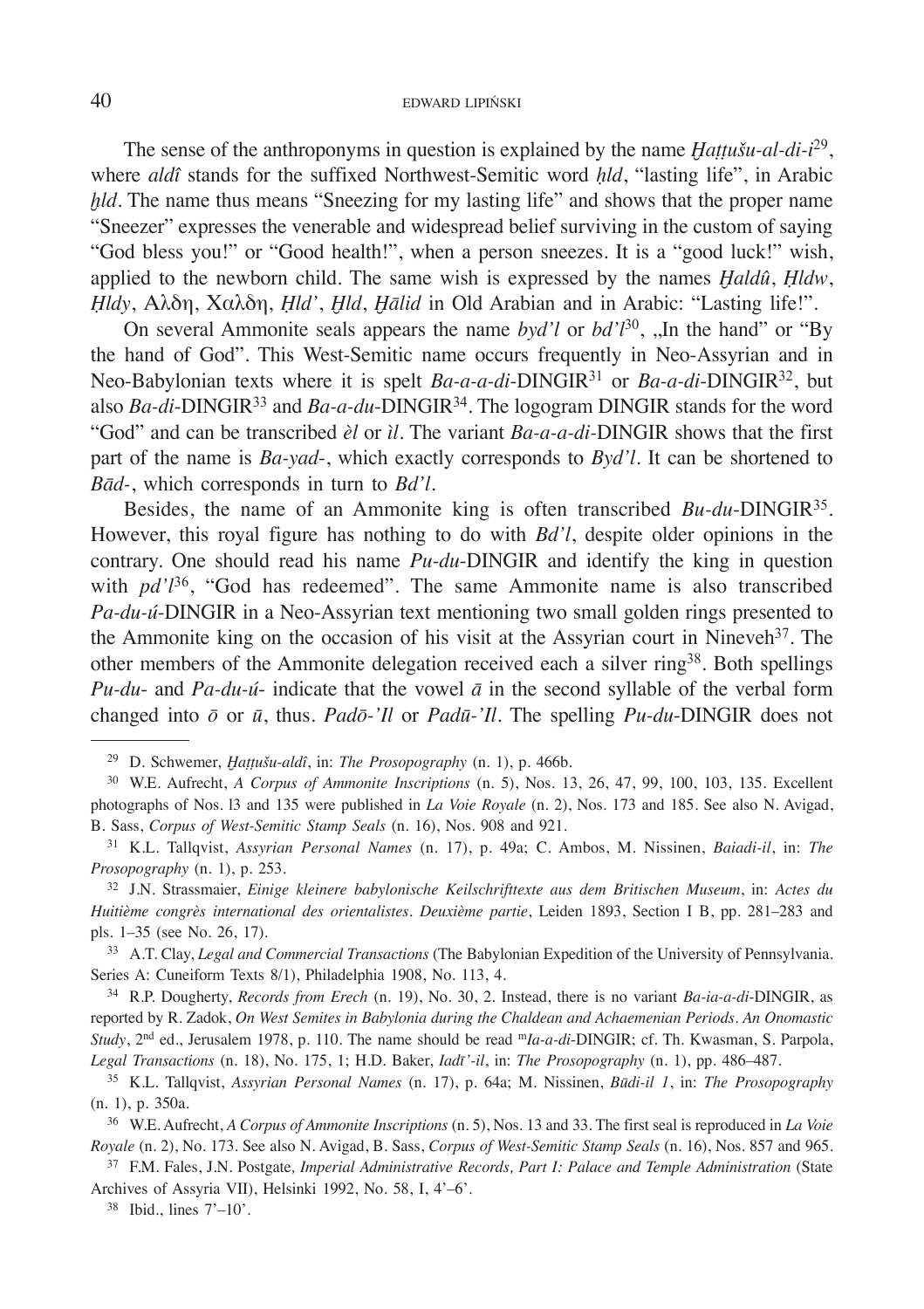represent a real Ammonite pronunciation of the name: it reflects the usual Assyrian vowel harmony. In fact, there is a typically Assyrian trend to harmonize the quality of the vowels, in this particular case under the influence of the long and probably stressed vowel  $\bar{\sigma}$  /  $\bar{u}$ .

On a seal found at Tell el-Mazār appears the interesting feminine name *ḥmyws'*<sup>39</sup>, the first element of which is the West-Semitic and Arabic noun *ḥam*, "father-in-law", while the predicate *ws*' can be related to Arabic *wāsā*, "to help, to be generous"<sup>40</sup>. The name should thus mean "My father-in-law was generous", possibly a mother's allusion to the marriage and to the following good life conditions. This interpretation of the name excludes any relation between the element *ḥmy* and the Neo-Assyrian feminine name *Ḫammāia* with geminated *m*, since *ham*, "father-in-law", derives from the root *hamā* (*hmw/y*), "to protect"<sup>41</sup>. The seal was found in a tomb dating apparently from the  $5<sup>th</sup>$  century B.C., but this lower date is not recommended for the seal either by palaeography or by the use of the internal *yōd*, because the final semivowel of *ḥmw/y* belongs to the root.

The second element of the name cannot be related to the Old Arabian personal name *Ywt*', which appears in official Neo-Assyrian documents as *Ia-ú-ta*-'42. In fact, the usual Assyrian and Babylonian transcription of the Arabian interdental *t* is *t*, and we know at present that its West-Semitic transcription may be *s*, which is the normal rendering of etymological  $t$  in the Aramaic inscription of Tell Fekherye<sup>43</sup>. This scribal practice is also attested by the Hebrew transcription *b'lys* of the name of the Ammonite king *b'lyš*' (/Ba'alyata'/)44, with an omission of the final '*ayin*45. However, on the seal from Tell el-Mazār, the '*ayin* cannot be replaced by an '*alif*.

The name *'lrm*, "My god is exalted", appears on a seal of unknown provenance, dating from about 700 B.C. and belonging to *'bd' n'r 'lrm*46, a servant of high position, as shown by his title  $n'r^{47}$ . The *'lrm* in question was probably a manager of the Edomite

<sup>39</sup> W.E. Aufrecht, *A Corpus of Ammonite Inscriptions* (n. 5), No. 117; N. Avigad, B. Sass, *Corpus of West-Semitic Stamp Seals* (n. 16), No. 872.

<sup>40</sup> This was suggested by the seal's editors, K. Yassine and P. Bordreuil, in K. Yassine (ed.), *Tell el Mazar I. Cemetery A*, Amman 1984, pp. 132–134. The verb *wāsā* is a dialectal variant of *'āsā*; cf. Ch. Rabin, *Ancient West-Arabian*, London 1951, p. 33.

<sup>41</sup> E.A. Knauf, *Supplementa Ismaelitica*, "Biblische Notizen" 25 (1984), pp. 19–26 (see pp. 24–26).

<sup>42</sup> K.L. Tallqvist, *Assyrian Personal Names* (n. 17), p. 93a; H.D. Baker, *Iauta'*, in: *The Prosopography* (n. 1), pp. 497–498. See also I. Eph'al, *The Ancient Arabs*, Jerusalem 1982, pp. 55 and 113–114.

<sup>43</sup> A. Abou-Assaf , P. Bordreuil, A.R. Millard, *La statue de Tell Fekherye et son inscription bilingue assyroaraméenne*, Paris 1982. pp. 43–44.

<sup>44</sup> W.E. Aufrecht, *A Corpus of Ammonite Inscriptions* (n. 5), No. 129; N. Avigad, B. Sass, *Corpus of West-Semitic Stamp Seals* (n. 16), No. 860. One should also mention G.A. Rendsburg, *The Ammonite Phoneme /t/*, "Bulletin of the American Schools of Oriental Research" 269 (1988), pp. 73–79.<br><sup>45</sup> B. Becking, *Baalis, the King of the Ammonites: An Epigraphical Note on Jeremiah 40:41*, "Journal of Semitic

Studies" 38 (1993), pp. 15–21.

<sup>46</sup> W.E. Aufrecht, *A Corpus of Ammonite Inscriptions* (n. 5), No. 55; N. Avigad, B. Sass, *Corpus of West Semitic Stamp Seals* (n. 16), No. 864.

<sup>47</sup> N. Avigad, *New Light on the Na'ar Seals*, in F.M. Cross, W.E. Lemke, P.D. Miller (eds.), *Magnalia Dei. The Mighty Acts of God. Essays on the Bible and Archaeology in Memory of G. Ernest Wright*, Garden City 1976, pp. 294–300.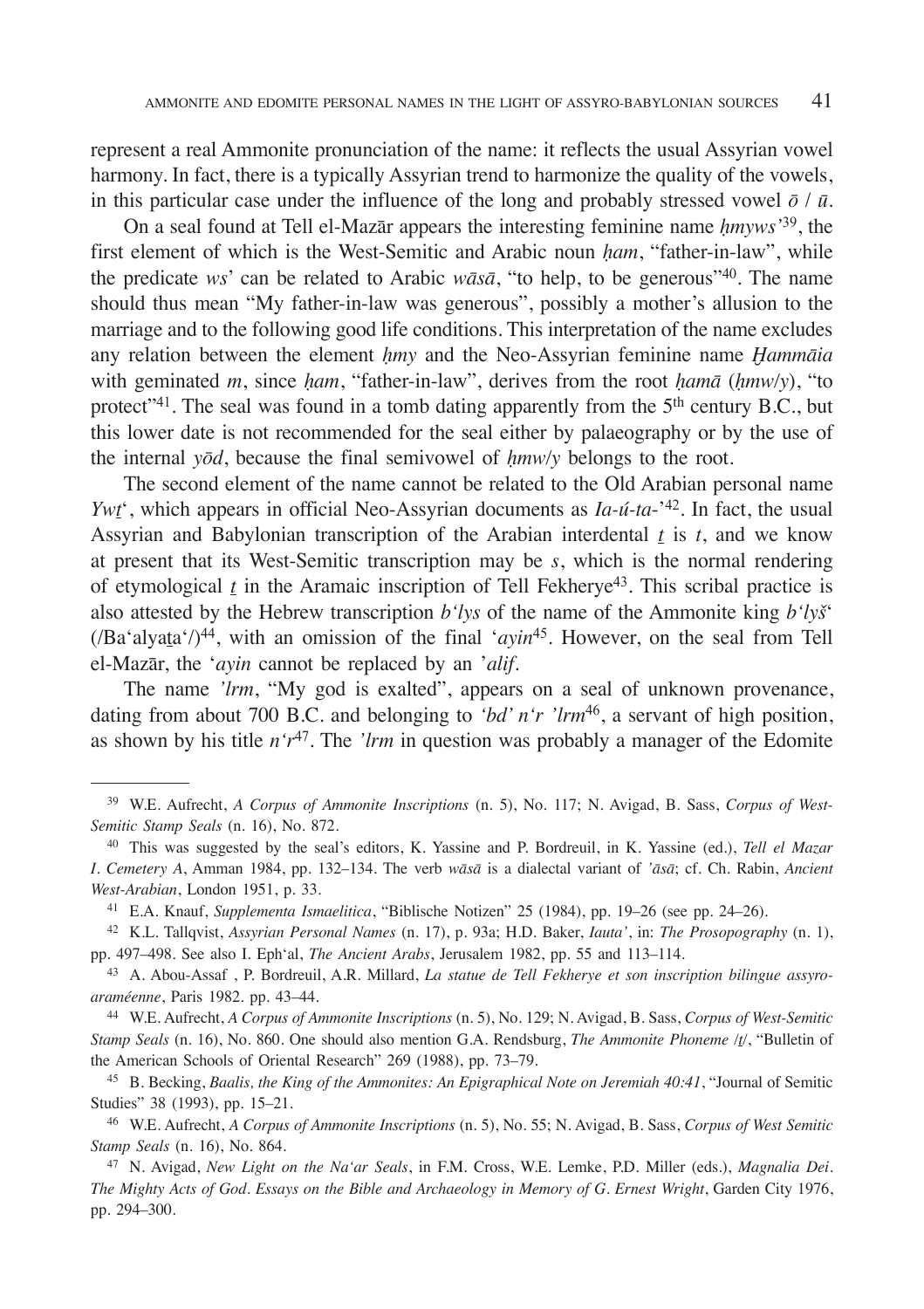royal court since the title *n'r* appears in connection with royal names, as in II Sam. 9:9 and in seal impressions of *'lyqm n'r ywkn*, an abridged spelling of king Jehoiachin's name (597 B.C.)<sup>48</sup>. In fact, the *mêm* of the seal inscription seems to be Edomite, instead of being Ammonite, as proposed by W.E. Aufrecht and some other authors. The assumed king in question is likely to be mentioned in the Annals of Sennacherib, where his name should be read mDINGIR-*a-a-ram-mu*<sup>49</sup>, i.e. *'Ilāya-rām*, "My god is exalted", with the Aramaic/Arabic theophorous element '*ilā*(*h*). It can by no means be interpreted "Ea is exalted", as done in *The Prosopography of the Neo-Assyrian Empire*50, with a Mesopotamian divine name.

During the excavations of Crystal Bennett at Umm el-Biyara, the impression of a seal of a king of Edom was discovered and correctly read *qwsg*[*br*] above a sphinx advancing to the right, and *mlk* '[*dm*] under the sphinx<sup>51</sup>. The left part of the seal was not completely impressed on the document, that was lost, but the king's name could easily be restored thanks to Neo-Assyrian mentions of an Edomite king *Qa-uš-gab-ri* in inscriptions of Esarhaddon and of Ashurbanipal<sup>52</sup>. The theophorous element is transliterated  $Qa$ -uš, which perfectly corresponds to the Edomite form *Qaws*. The predicate is vocalized *gabr*, because the final vowel of the name should be viewed at that time either as a purely graphic feature or as a short vowel. This word corresponds to Hebrew *geber*, that usually means "man", but one should check here the meaning of *geber* in the Book of Job, which was probably composed in a language different from Classical Hebrew, most likely in a Transjordanian idiom. Now, in Job 38, 3 and 40, 7 *geber* clearly means "hero". Thus, the name *Qaus-gabr* probably signifies "Qaus is a hero".

In an Edomite ostracon found in 1983 at Ḥorvat 'Uzza, some 8 km. southwest of the modern city of Arad, appears a personal name '*ḥ'mh*53. The same name is spelt ŠEŠ-*im-me-e*/' in Neo-Babylonian texts54 and it occurs in several Neo-Assyrian texts from the 7th century B.C. under the forms PAP-*im-me-e*, PAP-*im-me* or PAP-*me-e*55. Both logograms PAP and ŠEŠ stand for *aḫu*, "brother", and they are interchangeable.

<sup>48</sup> R. Hestrin, M. Dayagi-Mendels (eds.), *Ḥotmōt mēmē Bayt ri'šōn*, Jerusalem 1978, pp. 22–23, Nos. 8–9.

<sup>49</sup> D.D. Luckenbill, *The Annals of Sennacherib* (OIP 2), Chicago 1924, p. 30, line 57 (cf. ibid., p. 169);

E. Frahm, *Einleitung in die Sancherib-Inschriften* (AfO. Beih. 26), Wien 1997, p. 53, line 37. 50 K. Radner, *Aia-rāmu 2*, in: *The Prosopography* (n. 1), p. 92.

<sup>51</sup> C.-M. Bennett, *Fouilles d'Umm el-Biyara*, "Revue Biblique" 73 (1966), pp. 372–403 and pls. XIV–XXV (see pp. 399–401 and pl. XXII*b*). See also N. Avigad, B. Sass, *Corpus of West-Semitic Stamp Seals* (n. 16), Nos. 1048 and 1049. 52 K.L. Tallqvist, *Assyrian Personal Names* (n. 17), p. 183b; J. Llop, *Qauš-gabri*, in: *The Prosopography* (n. 1),

p. 111a.

<sup>53</sup> I. Beit-Arieh, B. Cresson, *An Edomite Ostracon from Horvat 'Uza*, "Tel Aviv" 12 (1985), pp. 96–101 and pl. 12, 2. See also N. Avigad, B. Sass, *Corpus of West-Semitic Stamp Seals* (n. 16), Nos. 54 and 618, both apparently Hebrew.

<sup>54</sup> K.L. Tallqvist, *Neubabylonisches Namenbuch* (n. 19), p. 4a.

<sup>55</sup> K.L. Tallqvist, *Assyrian Personal Names* (n. 17), p. 16b; K. Radner, A. Berlejung, *Aḫ-immâ*, *Aḫ-immê*, in: *The Prosopography* (n. 1), pp. 65b–66b.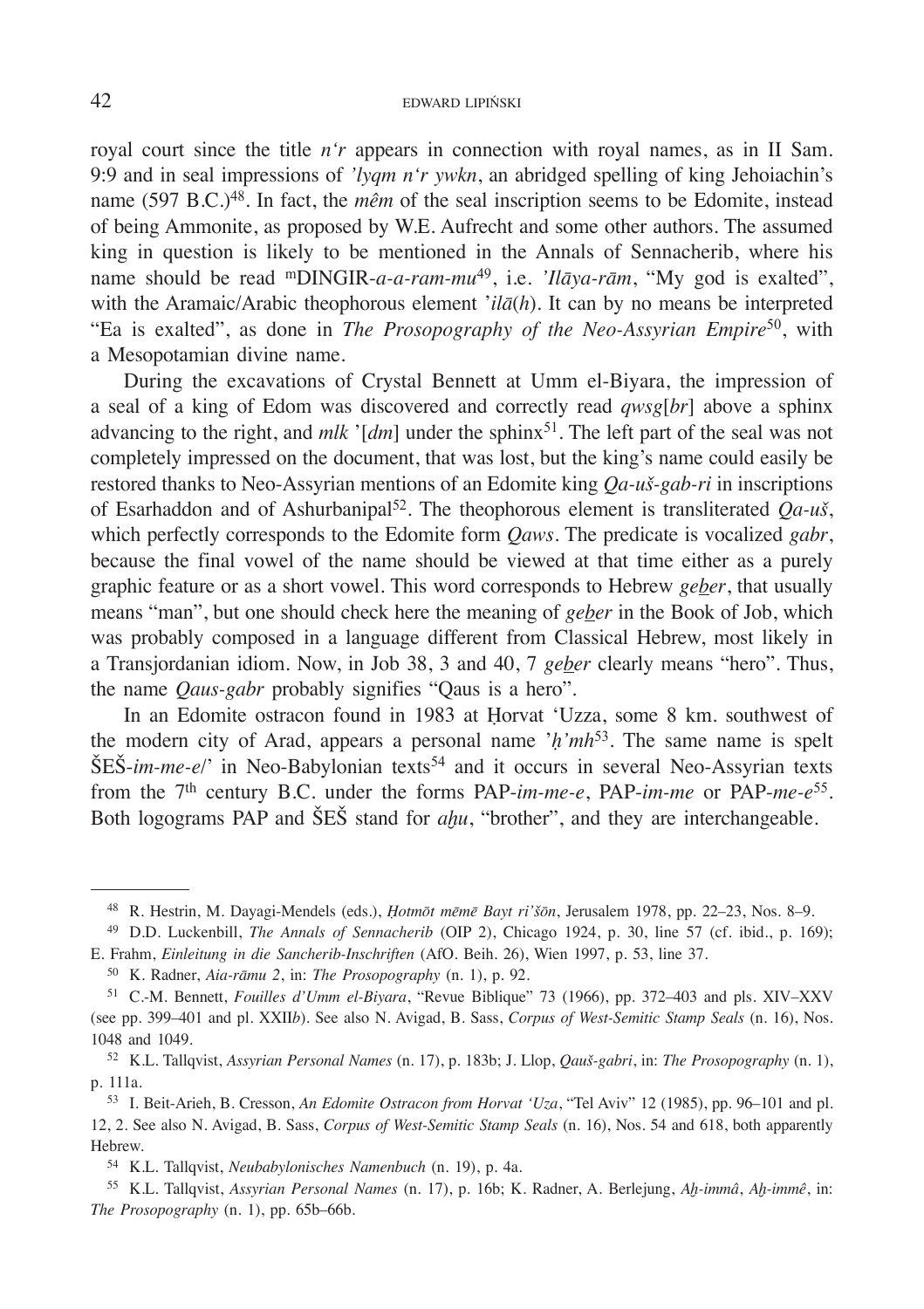From the comparison of these names it is evident that they do not mean "The brother is with him", but "The brother of his mother", *'Aḫ-'immeh*. The noun "mother" is vocalized '*imm* in the above mentioned Assyro-Babylonian texts, but '*umm* is attested in ŠEŠ-*um-me-e*<sup>56</sup>. It is a secondary form resulting from the labialization of the vowel *i* under the influence of the nasal labial *m*. Therefore, we cannot decide whether the Edomite noun "mother" was '*imm* or '*umm*. Perhaps both dialectal forms coexisted. The *h* of the suffix cannot be expressed as such in cuneiform script, but it results from the spellings -*me-e* and -*me*-' that the end of the name was -*eh*, exactly as in Aramaic and probably in Edomite. The interpretation of the name is confirmed by the Babylonian name *A-hi-um-mi-šu*, "The brother of his mother", i.e. "His uncle"<sup>57</sup>.

The shorter form PAP-*me-e* of the name in question is attested also in West-Semitic epigraphy by an Aramaic seal bearing the name '*ḥmh*58*.* The '*alif* is dropped here and the name was pronounced *'Aḥimmeh* or *'Aḫummeh* without the internal glottal stop.

What does such a name mean? It means that the newborn child takes the place of his deceased maternal uncle in the family. He is "the brother of his mother". This does not imply a belief in the reincarnation, which is not attested among the Semites, but it reveals a strong feeling of the continuation of the family, of the permanence of the "Name".

One should relate this kind of proper names to a similar onomastic group in which the second element of the name is "father", '*bw*, probably pronounced '*abuw*(*a*), a dialectal form derived from '*abūha* or '*abūh*(i), "her father", "his father", as suggested by the analogy with the Hebrew dialectal tradition in which '*abīhu* becomes '*abīw*.

This interpretation is confirmed by Assyro-Babylonian names like f *A-ḫat-abi-šu* / f *Aḫat-abi-šá*59 "The sister of her father", i.e. "Her aunt".

Now, a West-Semitic name ŠEŠ-*a-bu -ú*60, ŠEŠ-*bu -ú*61 or PAP-*a-bu-u*62, PAP-*bu-u*<sup>63</sup> occurs frequently in Assyro-Babylonian texts. Its shorter form is by no means a scribal error: it is a phonetic spelling reflecting the pronunciation '*Aḫabuw* with the loss of the initial '*alif* of '*abū*. It is attested also in Aramaic script as '*hbw*, in the 7<sup>th</sup> century B.C.<sup>64</sup>

<sup>56</sup> K.L. Tallqvist, *Assyrian Personal Names* (n. 17), p. 18a.

<sup>57</sup> J.J. Stamm, *Die akkadische Namengebung*, Leipzig 1939, p. 302.

<sup>58</sup> P. Bordreuil, A. Lemaire, *Nouveaux sceaux hébreux, araméens et ammonites*, "Semitica" 26 (1976), pp. 45–63 (see p. 48); N. Avigad, B. Sass, *Corpus of West-Semitic Stamp Seals* (n. 16), No. 1104.

<sup>59</sup> K.L. Tallqvist, *Assyrian Personal Names* (n. 17), p. 14a; S. Aro-Valius, M. Nissinen, *Aḫāt-abīša*, and F.M. Fales, *Aḫāt-abû*, in: *The Prosopography* (n. 1), p. 9.

<sup>60</sup> A.T. Clay, *Business Documents of Murashû Sons dated in the Reign of Darius II (424–404 B.C.)* (The Babylonian Expedition of the University of Pennsylvania. Series A: Cuneiform Texts t0), Philadelphia 1904, No. 93, 4.

<sup>61</sup> A.T. Clay, *Business Documents of Murashu Sons dated in the Reign of Darius II* (University of Pennsylvania. The Museum: Publications of the Babylonian Section 2/1), Philadelphia 1912, No. 136, 4.

<sup>62</sup> Th. Kwasman, S. Parpola, *Legal Transactions* (n. 18), No. 134, r. 7'; K. Fabritius, *Aḫ-abû*, in: *The Propopography* (n. 1), pp. 57–58. See also id., *Aḫ-abi* and *Aḫu-abū'a*, in: ibid., pp. 57 and 69.

<sup>63</sup> *Ma'lānā/Ma'allanate* tablets O. 3659, line 23; O.3685, lines 37 and 38.

<sup>64</sup> D. Bonatz, H. Kühne, A. Mahmoud*, Rivers and Steppes, Catalogue to the Museum of Deir ez-Zor*, Deir ez-Zor 1998, p. 125, No. 119, line 1; E. Lipiński, *Studies in Aramaic Inscriptions and Onomastics* III. *Ma'lānā* (OLA 200), Leuven 2010, p. 115: O.3659, line 6.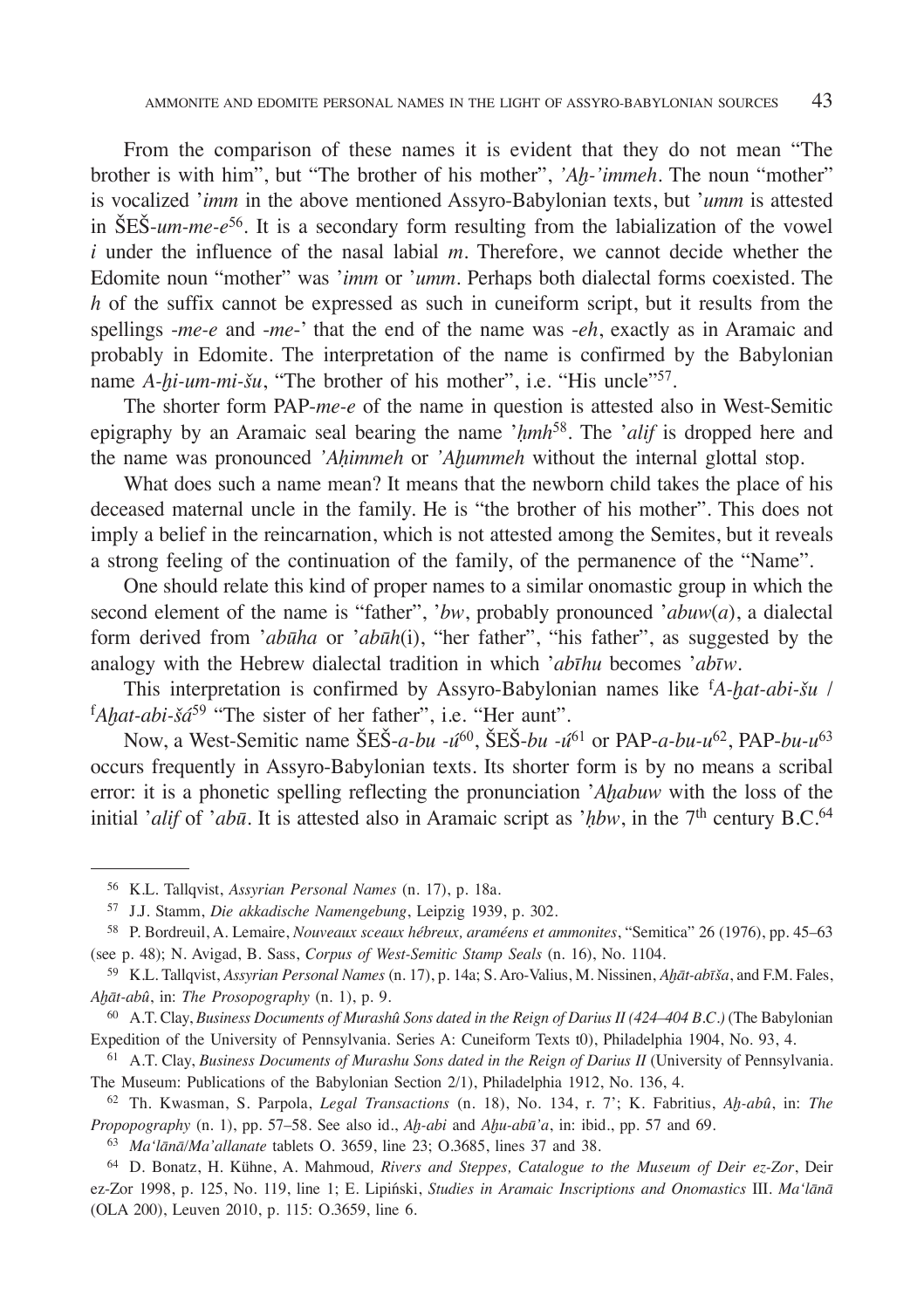## 44 EDWARD LIPIŃSKI

Another name of this group occurs in Minaic inscriptions from Hellenistic period, that mention two women from Gaza called *ṣlmbw*<sup>65</sup>*.* The identical name appears at Dura-Europos in a Greek inscription from 36/37 A.D., where the woman is called  $\Sigma \alpha \lambda \alpha \mu \beta \sigma \nu \alpha^{66}$ . This name has nothing in common with the Carthaginian *Salammbô*, best known from G. Flaubert's novel, but it means "Image of her father". Another name of this group occurring at Dura-Europos is 'I[μ]αβουα<sup>67</sup>, which is attested at Palmyra as [']*mbw*<sup>68</sup>. It means "The mother of her father", i.e. "Her grandmother".

There is another feminine name at Dura-Europos that seems to be related to this group, namely Ληθαχουας69, which could be interpreted as \**lêt-'aḫuwa*, "The strength of her brother", possibly an allusion to the weakness of an elder brother who will need the help of his sister. This name has a partial parallel in cuneiform texts, namely PAP-*li-'-ti/te* or ŠEŠ-*li-ti-'/ia*70, "The brother is my strength". *L'yt* is a noun derived from the old Semitic root *l'y*, "to be strong".

All the Greek transcriptions of these names seem to imply a pronunciation '*abuwa* / *'aḫuwa*, and the cuneiform spelling with final -*u* / *-ú* may be interpreted in the same way. In fact, the additional vowel sign -*u* / *-ú* could be read -*wa* at the end of a name. This appears, for instance, from the occasional spelling *Ni-nu-u* of the city-name Nineveh, instead of the usual *Ni-nu-a* and of the older *Ni-nu-wa*. The Aramaic spelling '*ḫbw* in the 7th century B.C. or '*ḥtbw* in 482 B.C.71 does not contradict this interpretation, because the short vowels were generally not indicated at that time, not even at the end of a word. A possible parallel is found at the end of the  $12<sup>th</sup>$  century B.C., when the final vowels were still correctly written in cuneiform script. We find there a name DUMU-ŠEŠ-*attu-ú-a*72, apparently "The son of my sisters", *Bar/Mār-'aḫattū'a*, to be compared with later *Bar-aḫātī*, "My sister's son"<sup>73</sup>. Some speculation is required here to explain this name, implying perhaps that the mother died and that the father's sisters should take care of the child.

To finish with an easier case, one may refer to the ostracon from Ḥorvat 'Uzza mentioning '*ḥ'mh*. One can also read there the name *blbl*, which is already attested in

<sup>65</sup> Ch. Robin, *À propos de* Ṣdmb'l: *deux femmes de Gaza nommées* Ṣlmbw *chez les Minéens d'Arabie du Sud*, "Annuaire de l'École Pratique des Hautes Etudes", IVe section 1975–1976, pp. 184–190. There is, of course, no relation between the feminine name *ṣlmbw* and the name of the Punic god *ṣdmb'l*, "Image of Baal".

<sup>66</sup> F. Cumont, *Fouilles de Doura-Europos (1922–1923)*, Paris 1926, p. 418, No. 68, and pl. CXIV, 5.

<sup>67</sup> Ibid., p. 412, No. 57, and pl. CXIII, 5.

<sup>68</sup> J.K. Stark, *Personal Names in Palmyrene Inscriptions*, Oxford 1971, p. 5a.

<sup>69</sup> F. Cumont, *Fouilles de Doura-Europos* (n. 66), p. 421, No. 72, and pl. CXV, 1.

<sup>70</sup> K.L. Tallqvist, *Assyrian Personal Names* (n. 17), p. 17a; A. Berlejung, *Aḫi-lēti* and *Aḫu-lē'ûti*, in: *The Prosopography* (n. 1), pp. 65–66 and 83; cf. R. Zadok, *On West Semites* (n. 34), p. 54 and 356a.

<sup>71</sup> J.C.L. Gibson, *Textbook of Syrian Semitic Inscriptions* II. *Aramaic Inscriptions*, Oxford 1975, No. 23A.

<sup>72</sup> W.J. Hinke, *A New Boundary Stone of Nebuchadnezzar I from Nippur* (The Babylonian Expedition of the University of Pennsylvania. Series D: Researches and Treatises 4), Philadelphia 1907, p. 142–155, col. II, 27; III, 8; K.L. Tallqvist, *Assyrian Personal Names* (n. 17), p. l4b: *ālu ša* DUMU-ŠEŠ-*at-tu-ú-a*.

<sup>73</sup> F.M. Fales, *Bar-aḫātī*, in: *The Prosopography* (n. 1), p. 269.